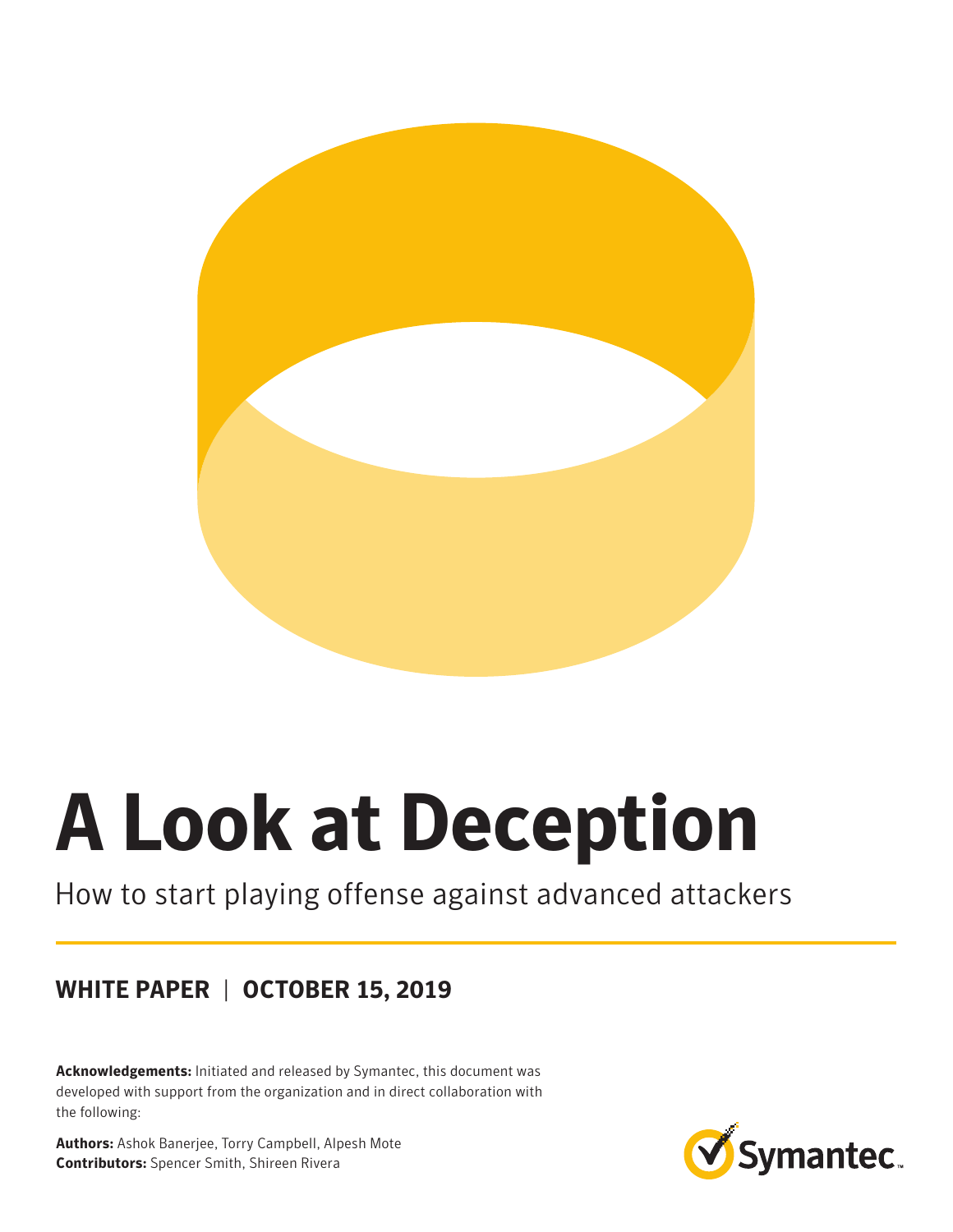## **Table of Contents**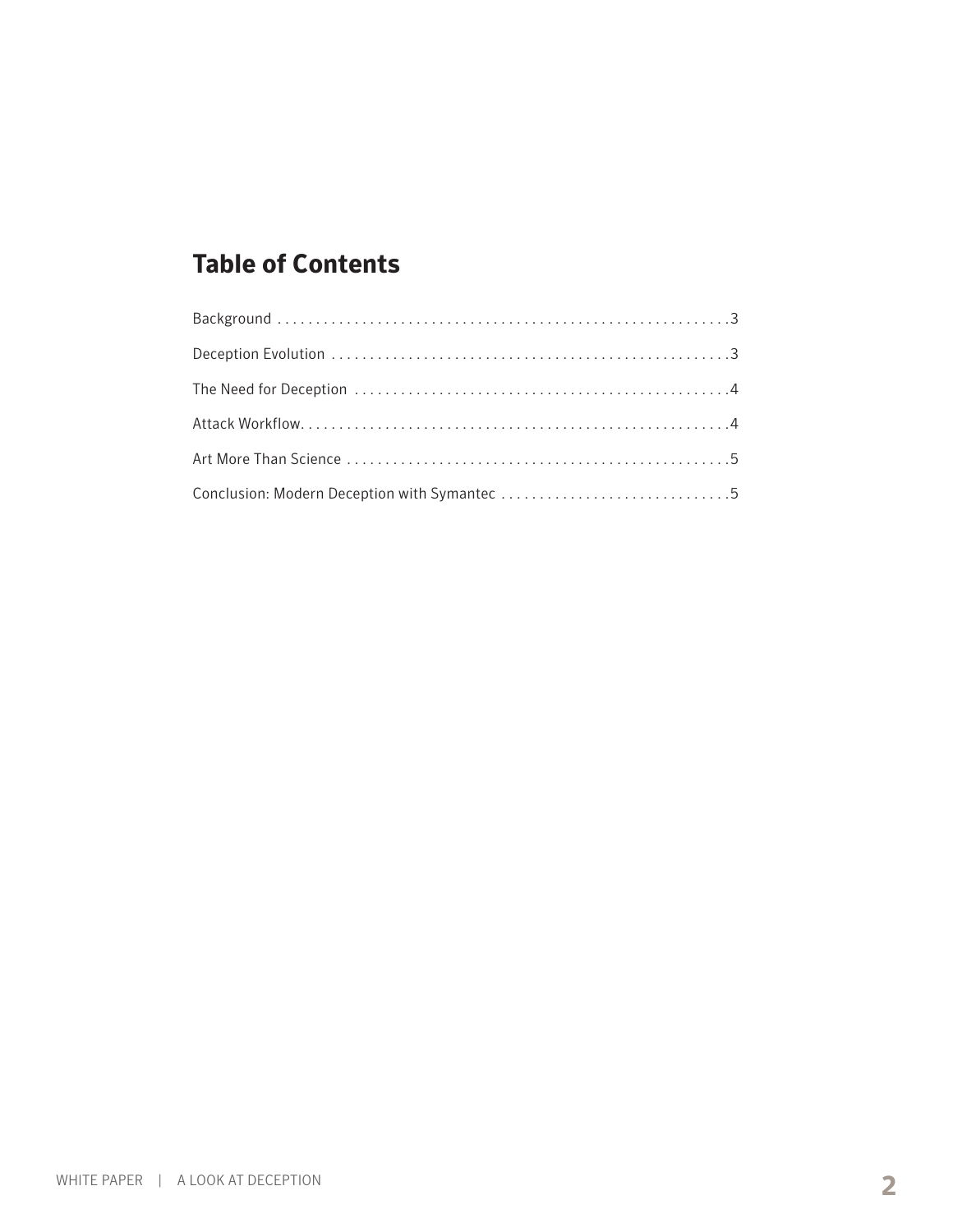## **Background**

By 2021, cyber attacks are [expected](https://cybersecurityventures.com/hackerpocalypse-cybercrime-report-2016/) to cause \$6 trillion in damages worldwide. To combat, spending is [predicted](http://www.csoonline.com/article/3083798/security/cybersecurity-spending-outlook-1-trillion-from-2017-to-2021.html) to hit \$1 trillion between 2017 and 2021. Attackers benefit from an infinite amount of time and tactics at their disposal, as they work to get around the typical static network and endpoint defenses organizations put in place. Deception can complement endpoint and network defenses, adding dynamic security mechanisms that can be customized for every environment to take the attacker's advantage away.

While endpoint and network security protects you from being compromised, deception mitigates the effects of a compromise by detecting it early and identifying the attacker intent which helps coordinate a faster and better response. Endpoint and network security targets the pre-breach techniques of an attacker, while deception targets the post-breach intent and workflow of an attacker. Per a recent [Ponemon Institute](http://info.resilientsystems.com/hubfs/IBM_Resilient_Branded_Content/White_Papers/2017_Global_CODB_Report_Final.pdf)  [report](http://info.resilientsystems.com/hubfs/IBM_Resilient_Branded_Content/White_Papers/2017_Global_CODB_Report_Final.pdf), the average attacker dwells 191 days in the network before they are detected – deception is designed to go on the offensive to reveal an attacker in your network. It misleads an attacker, disrupting their workflows and decisions, to quickly identify them to cut down on their dwell time and prevent them from accomplishing their attack objectives. Deception is now an integrated capability within the Symantec Endpoint Security family, making it easy to go on offense and add more dynamic functionality to your layered defenses.

## **Deception Evolution**

Deception is not a new concept. Throughout history, you can see examples of deception in nature and warfare. A number of animals have developed sophisticated camouflage techniques to trick predators into passing them by and some of the world's best war-time strategists have used deception to create an advantage over their enemies (e.g. Trojan horse). When it comes to cyber security, deception can be used to trick attackers into doing something different than what they intend.

Initially, cyber security deception started with simple network honeypots. These honeypots emulated a subset of a system's functionality, which was enough to fool script kiddies, but not sophisticated attackers. The limited capabilities (e.g. database that had a couple relational data sets but couldn't do bulk uploads) made the systems easy to spot and avoid. Organizations could try to improve the illusion and increase the probability that an attacker would make contact with larger deployments of honeypots, often called a honeynet or honeyfarm, that added functionality and interaction complexity within a completely different, isolated subnet.

The more believable the fake network, the better chance it had to lure an attacker into interacting with it to keep them away from the real resources. Unfortunately, it required a lot of time and expertise to deploy, manage and maintain all the hardware and software needed to create a believable, isolated subnet – with all its fake credentials, databases, web servers, vulnerable systems, and content. These requirements made honeynets impractical or unsustainable for many organizations.

To put deception on individual endpoints, organizations traditionally had to rely on the reachability of the endpoint. This dependence quickly becomes complicated and unwieldy for endpoints behind firewalls, proxies, network address translation (NAT), or virtual private networks (VPNs). Because of how challenging it has been to reliably deploy and monitor deception on endpoints within a large, distributed environment, most vendors focused on network deception.

Symantec, however, has tackled the issues that plagued traditional deception solutions to provide endpoint security that can both protect endpoints from attack and proactively target attackers already on the endpoint. Symantec is currently securing more than 270,000 customers, with 125 million endpoints – all these customers can now work with Symantec to turn on deception and deploy the high-interaction bait to dramatically improve attack detection.

Because you know what your critical assets are and where they are located, you can exploit this knowledge to mislead attackers targeting your organization. You can deploy a wide variety of 'bait' - fake files, credentials, network shares, cache entries, and endpoints – throughout your environment to trick attackers into identifying themselves and revealing their attack objectives:

- **Fake Files:** you can create fake files to entice an attacker out into the open. Think of how attractive a "ConfidentialMerger. doc" would be on your CEO's desktop, or a "FundraisingCycle. doc" on your CFO's desktop, or a "Salary.xls" file on your human resources server. The options are endless.
- **Fake Credentials:** you can create and distribute fake passwords throughout systems to make it easy to identify an attacker – any attempt to use one of the fake passwords is evidence of malicious activity. Advanced, high-interaction deception systems can enable an attacker to log into a controlled system with a fake-password and interact to reveal their tactics and true intent.
- **Fake Network Shares:** you can use fake network shares on desktops to prompt attackers into interacting with resources to reveal themselves. Any engagement with these network shares, such as clicking to open, copying files, etc., indicates an attack.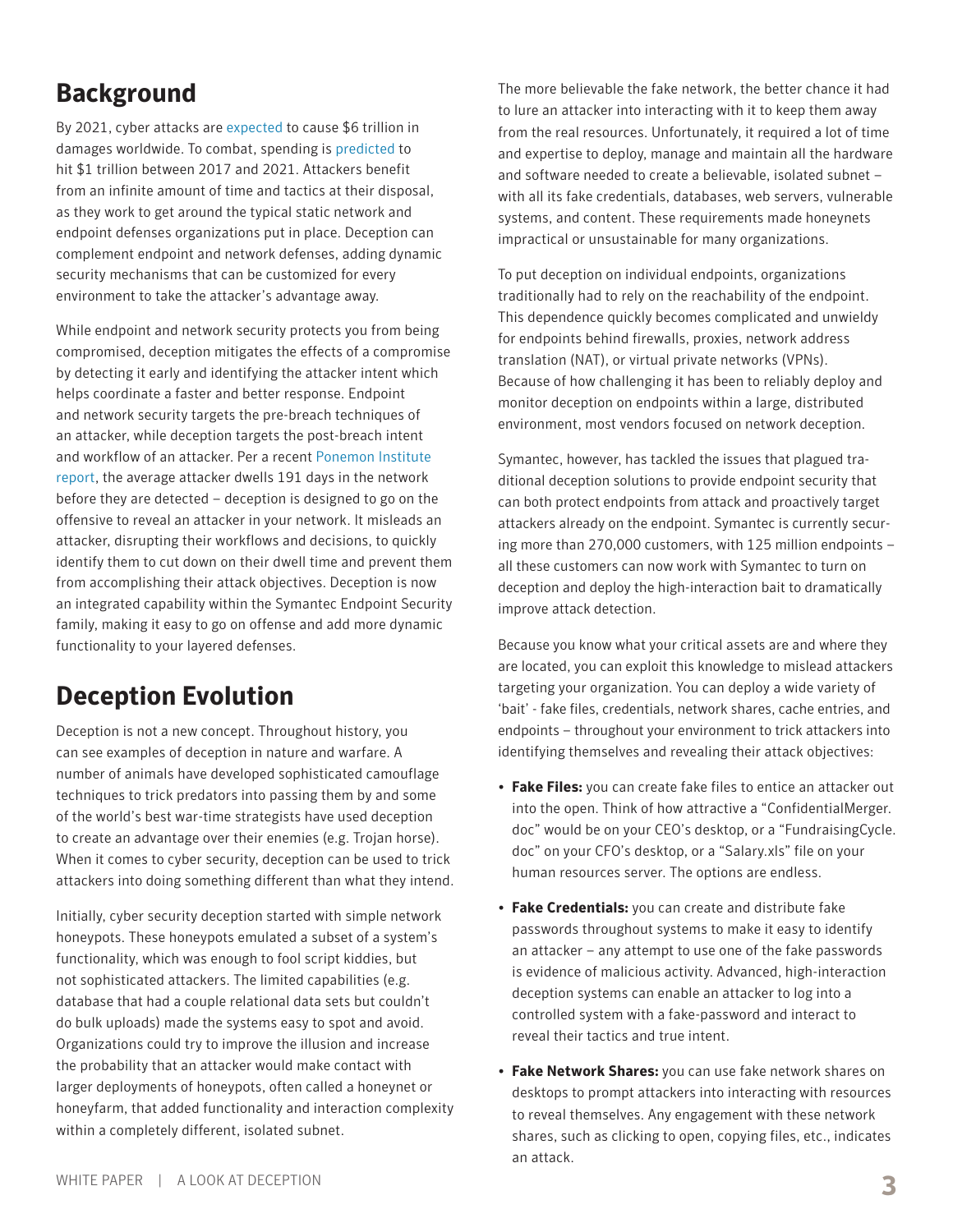- a. Endpoint protection may not be deployed to all endpoints (accidentally).
	- **4** WHITE PAPER | A LOOK AT DECEPTION
- 
- **Cached Items:** you can use fake cache entries, such as a DNS cache, remote access tool caches (RDP, VNC), etc. to mislead an attacker and identify their potential targets.
- **Fake Endpoints:** you can make fake nodes on the network visible to tempt an attacker into trying to access that machine remotely – because the endpoint is fake, you know that as soon as someone tries to access it, it's an attack.

# **The Need for Deception**

Why do you need deception, when you have so many other layers of defense already in place? Because you need to cover all your bases. Attackers are increasingly sneaky. Stealing user credentials is a top method for how they infiltrate networks. In addition, they use [tools that are already installed](https://www.symantec.com/connect/blogs/attackers-are-increasingly-living-land) on targeted computers. These ["living off the land"](https://www.symantec.com/connect/blogs/attackers-are-increasingly-living-land) tactics often don't load malware and don't create new files on the device's hard disk (they run directly in memory). In addition, today's attack surface continues to grow and change.

To combat, you need a variety of mechanisms in place to help you close the window of opportunity for attackers and shut down some of the attack vectors they are using:

#### **1. Social Components**

- a. 43% of the 42,068 security incidents analyzed in [2017](https://www.social-engineer.com/2017-verizon-dbir-social-engineering-breakdown/)  [Data Breach Investigations Report](https://www.social-engineer.com/2017-verizon-dbir-social-engineering-breakdown/) involved social engineering attacks.
- b. [The human attack surface](http://www.csoonline.com/article/3149510/security/the-human-attack-surface-counting-it-all-up.html) is expected to reach 4 billion by 2020. Enterprises have a revolving number of employees, partners, contractors, vendors, customers, etc. who all have access to enterprise resources and can exfiltrate corporate data, both intentionally and unwittingly.
- c. [Two-thirds of technology professionals](https://techbeacon.com/38-cybersecurity-stats-matter-most) surveyed identified phishing/spearphishing and social engineering as the biggest threat to their organization. Post-phishing, an attacker has the credentials they need to get the information they want – there are no further exploits to identify.
- d. [56% of email users and 40% of Facebook](https://siliconangle.com/blog/2016/09/01/phishing-study-shows-more-than-half-of-people-still-click-risky-links/) users will click on a link from an unknown sender.

#### **2. Technology Vulnerabilities**

- a. [99% of computers](https://heimdalsecurity.com/blog/10-surprising-cyber-security-facts-that-may-affect-your-online-safety/) are vulnerable to exploit kits (unpatched OS or software).
- b. Over [75% of all legitimate websites](https://www.symantec.com/content/dam/symantec/docs/reports/istr-21-2016-en.pdf) contain an unpatched vulnerability.

#### **3. Endpoint Weaknesses**

- **4. Misconfigurations**
	- a. Protection is often out of date, leaving assets exposed and vulnerable to attack.
	- b. Capabilities designed to protect may be turned off.

Deception adds an offensive layer to your security that increases the chance an attacker in your network will be discovered. You can quickly and easily place an infinite amount of bait in your enterprise (fake credentials, files, vulnerable endpoints, critical assets, etc.) to deceive an attacker into revealing themselves. Deception picks up where other security technologies leave off, providing offensive tactics that can uncover the later stages of an attack.

## **Attack Workflow**

While most security technologies are designed to identify and stop the early stages of an attack, deception is optimized to identify the later stages. Based on the following simplified attack sequence, most security technologies focus on steps 1, 2, 3 and 6, while deception technologies target steps 1, 4, 5 and 6 to uncover the attack activity that's already in the network:



- **1. Reconnaissance** The attacker explores the attack surface, looking to discover the systems, services, applications, people, vendors, etc. that make up your environment.
- **2. Delivery** –The attacker crafts and then delivers an attack. Often the delivery is achieved through email phishing, email attachments, malicious links, a watering hole, USB, or other removable drive.
- **3. Exploitation** The attack is initiated and in the network.
- **4. Execution** The attacker will complete the steps of the attack. Often they will:
	- **Establish Persistence** This ensures the attacker will be able to remain in the network, even if a component of the attack is identified. (E.g. they will try to ensure their reverse shell is maintained across system reboots.) This is frequently achieved by application shimming or embedding themselves in startup items, registries, Windows Authentication packages, etc.